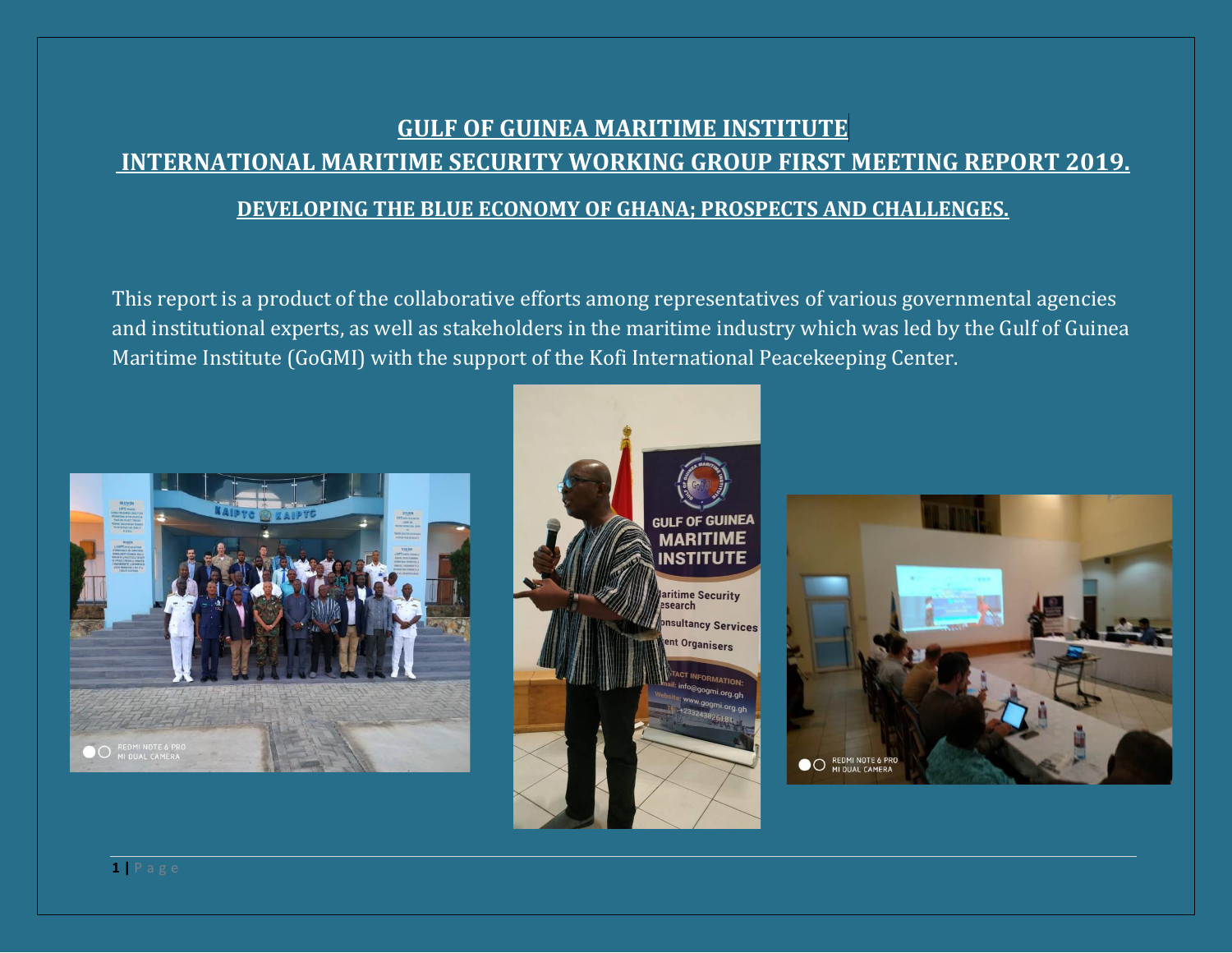# **TABLE OF CONTENTS**

Acknowledgement 3

Executive Summary 5

Section 1: Concept of Blue Economy 7

Section 2: Initiatives That Support the Blue Economy In Ghana (GMES And SGI) 14

Section 3: Scenarios and Case Studies – (Ghana's Situation) 17

Section 4: The Maritime Domain Awareness for Trade – Gulf of Guinea Case File 22

Annex: Key Messages for Future Actions in Ghana 23

Recommendations 24

Conclusion 25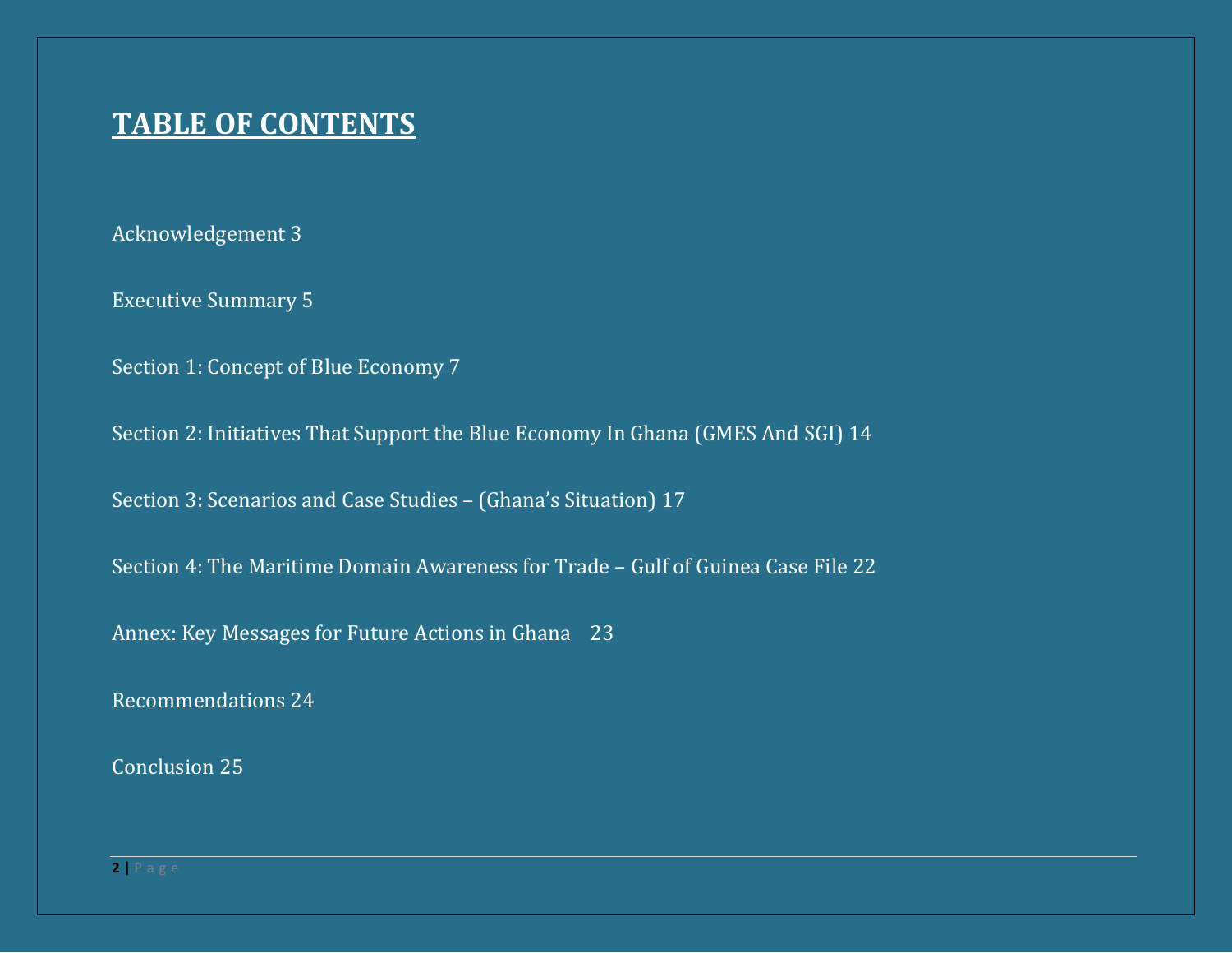### **INTRODUCTION**

Ghana's maritime industry is rich with various resources, including fish, oil and gas, among others. This maritime affluence however coexists with a litany of maritime afflictions which threatens the survival of the blue economy of Ghana. The maritime domain is also bedeviled with security gaps and threats of piracy among others. The various stakeholders have initiated various activities to curb the menace. Most of these are done in isolation either because of turf war or because of the focus of the organization. The few exercises that are jointly done are mostly at the behest of foreign nations and usually last for a few days. GOGMI seeks to create a platform for regular interactions by maritime experts and stakeholders in order to further understand issues affecting the security and safety of the maritime domain. Some of the thematic areas include maritime security, maritime policy analysis of current and future maritime issues as well as support to policymakers on maritime affairs.

The Maritime Industry is the backbone of the Ghanaian economy as over 70% of trade is carried by sea. The oil and gas industry has yielded over 4 billion USD since 2010. The fishing industry alone employs about 10% of the population of the country and contributes about 4.5% of the GDP of Ghana. The mean per capital consumption of fish is 26kg, representing 22.4% of household expenditure and 60% of animal protein in the average Ghanaian diet. These facts show the importance of the marine economy to the development of the nation. Its importance has not materialize in policies and the needed attention necessary for its survival in growth by government and other stakeholders. The actors in this sector are diverse and their interests vary. The common need of all these players is the safety and security of the maritime domain. The nature of the threats make it difficult for individual organizations to deal with them.

This maritime security working group project seeks to address the gaps and multiplicity of efforts by independent actors by creating a common platform for information sharing, networking, policy guidance and concerted action in developing a sustainable maritime environment. This project brings together leaders of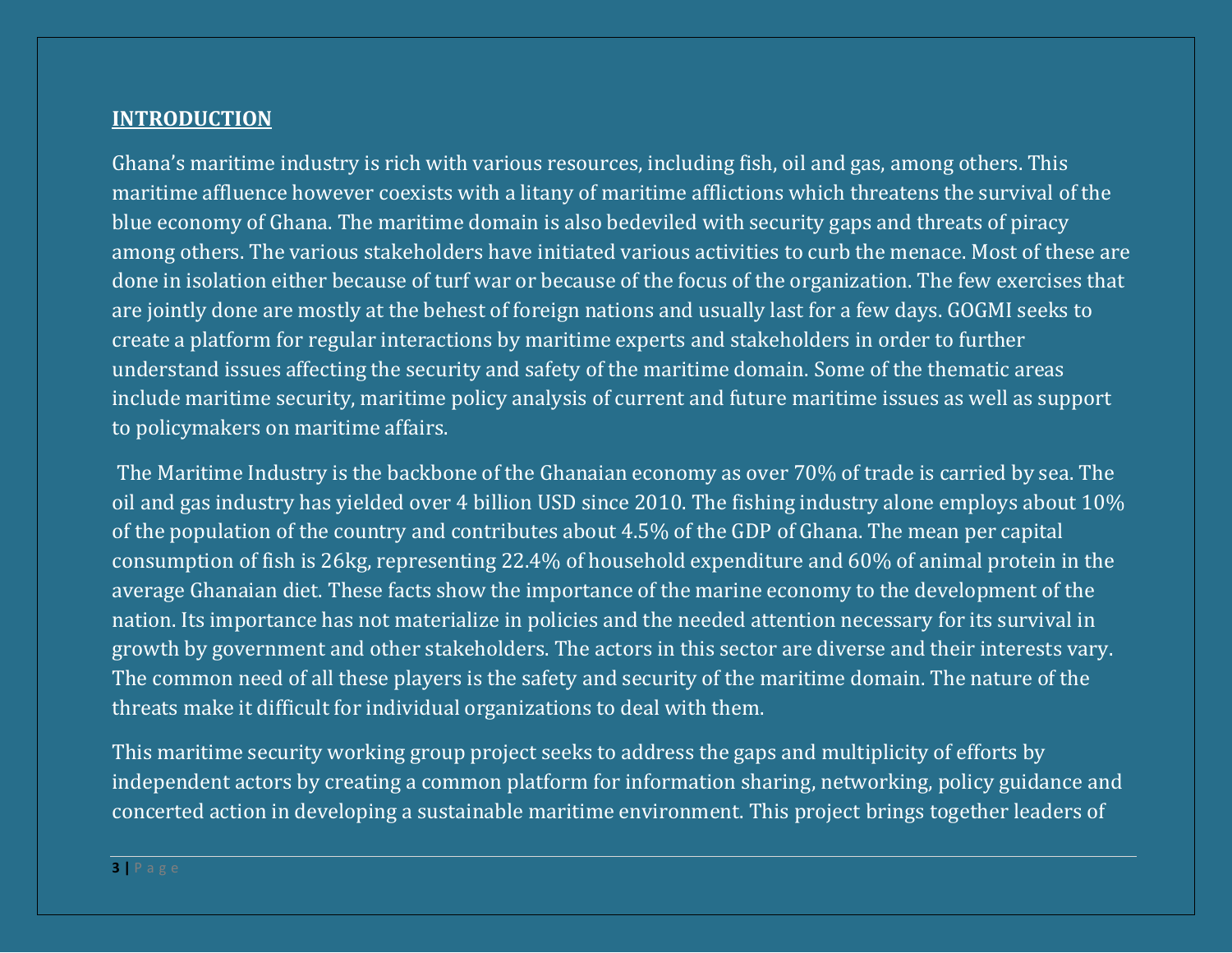institutions as well as experts from academia and elsewhere. The forum will provide a consistent avenue in a congenial atmosphere for deliberations and action on pertinent issues affecting the maritime industry.

The group will also issue occasional papers and communiques based on deliberations to guide policy makers and also guide national conversation on maritime matters.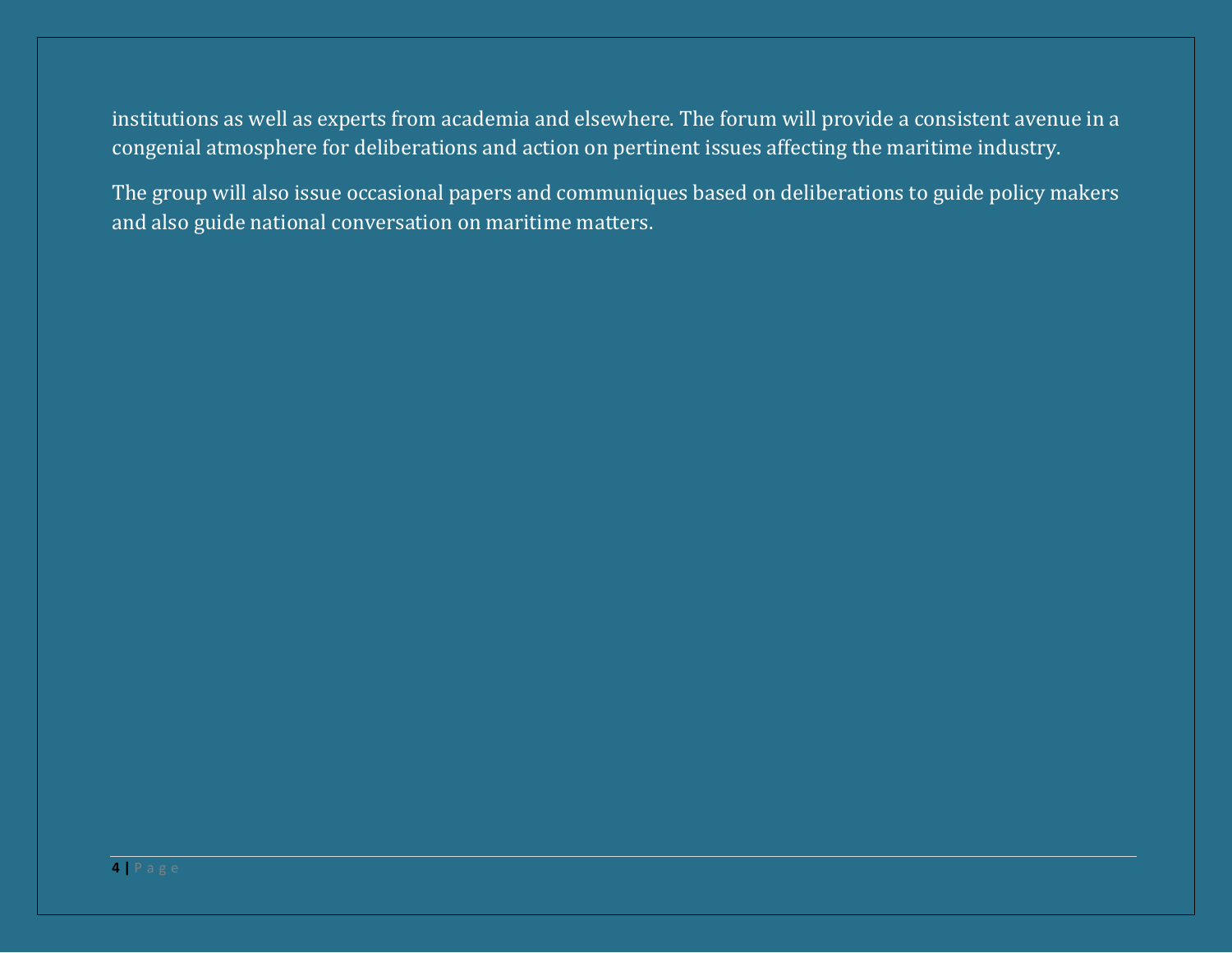#### **EXECUTIVE SUMMARY**

Around the world, countries are discovering the different ways by which the use of the ocean can be optimized to the benefit of their economies. Research into the opportunities presented by a vibrant blue economy has revealed niche sectors within the maritime environment which could be exploited for the benefit of coastal states and beyond. Nevertheless, the advocacy on the depletion or the destruction of the ocean has gained attention as people are getting to understand the impact of various human activities and the consequential results.

With two-thirds of the earth's surface covered by the ocean, one cannot dispute the immense contribution countries tend to benefit from the ocean. The economic derivatives from the ocean include poverty reduction through the creation of sustainable livelihoods and decent work, provision of food security, ensuring ecosystem balance and serving as highways for seaborne international trade. The "Blue economy" concept thus focuses on promoting economic growth, social inclusion and preservation of livelihood while exploring and establishing a sustainable marine environment. In depth, it points towards the separation of socioeconomic development through ocean related sectors and activities from environmental and ecosystem degradation. (UNCTAD 2014, UN DESA 2014a)

Challenges in the sustainable use of the marine resources including the impacts of climate change on the urban environment characterized by floods, sea level rise and salinization of coastal aquifers will have direct and indirect impact on ocean related sectors such as fisheries, aquaculture and tourism. While the blue economy is a concept of practice and essential to all countries, this report focuses on Ghana's maritime domain with regards to the blue economy concept, prospects and challenges as well as the country's current situation on activities pertaining the use of marine resources as discussed by the participants of the maiden IMSWG event at KAIPTC on 29 March 2019.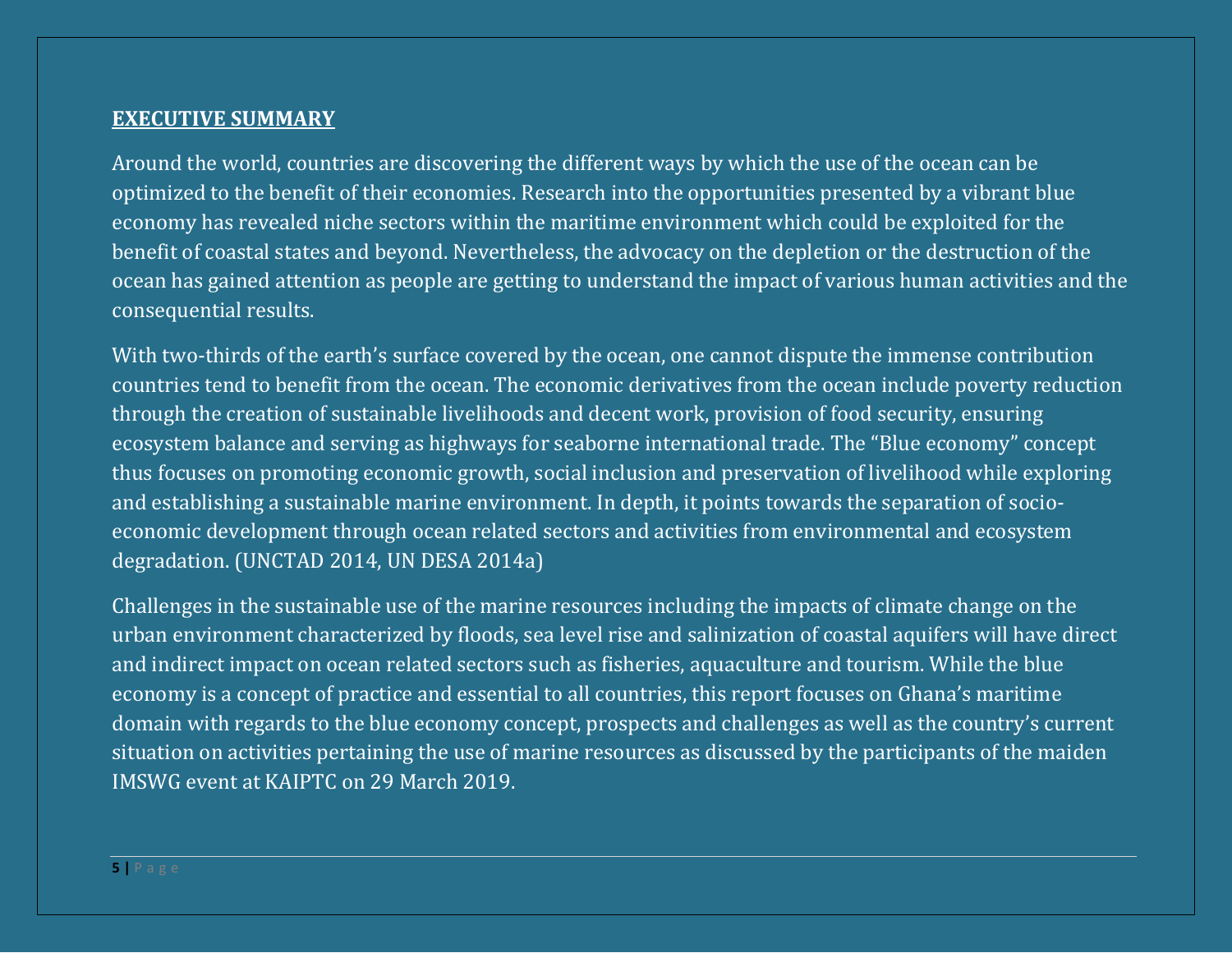#### **CONCEPT OF BLUE ECONOMY**

The Blue Economy, as defined by various recognized international and regional organizations and bodies, seeks to capture mainly the provision of the economic benefits for current and future generations, provide social benefits and restore, protect and maintain diversity, productivity and intrinsic value of maritime ecosystems. Understanding the concept holistically, the blue economy conceptualizes oceans as development spaces. Key elements of the concept definition; green, growth, green economy and ocean economy reveal the ocean space as providing economic benefits for current and future generations, supporting social activities and restores, protects and maintain bio-diversity, productivity and intrinsic value of the ocean space.

The nature of oceanic activities varies in each country. Inherently, the underlining efforts of countries point towards harnessing the potential use of our oceans and water bodies to improve livelihood and leveraging the latest innovations, scientific advances and best practices to build prosperity while conserving our waters for future generation. Activities surrounding the use of maritime resources are developing against a backdrop of soaring national population, growing corruption as the growing need for new sources of food, energy and minerals. Prospects involving the offshore ocean–related economy will also experience an increase in marine activities, that is, investment, industry and tourism.

The concept of the blue economy decouples marine activities linked to living renewable resources of the ocean as well as the non-living, thus non-renewable resources. Non-market goals and services including activities relating to commerce and trade in and around the ocean like ocean monitoring and surveillance, coastal and marine area management, protection and restoration are inclusive.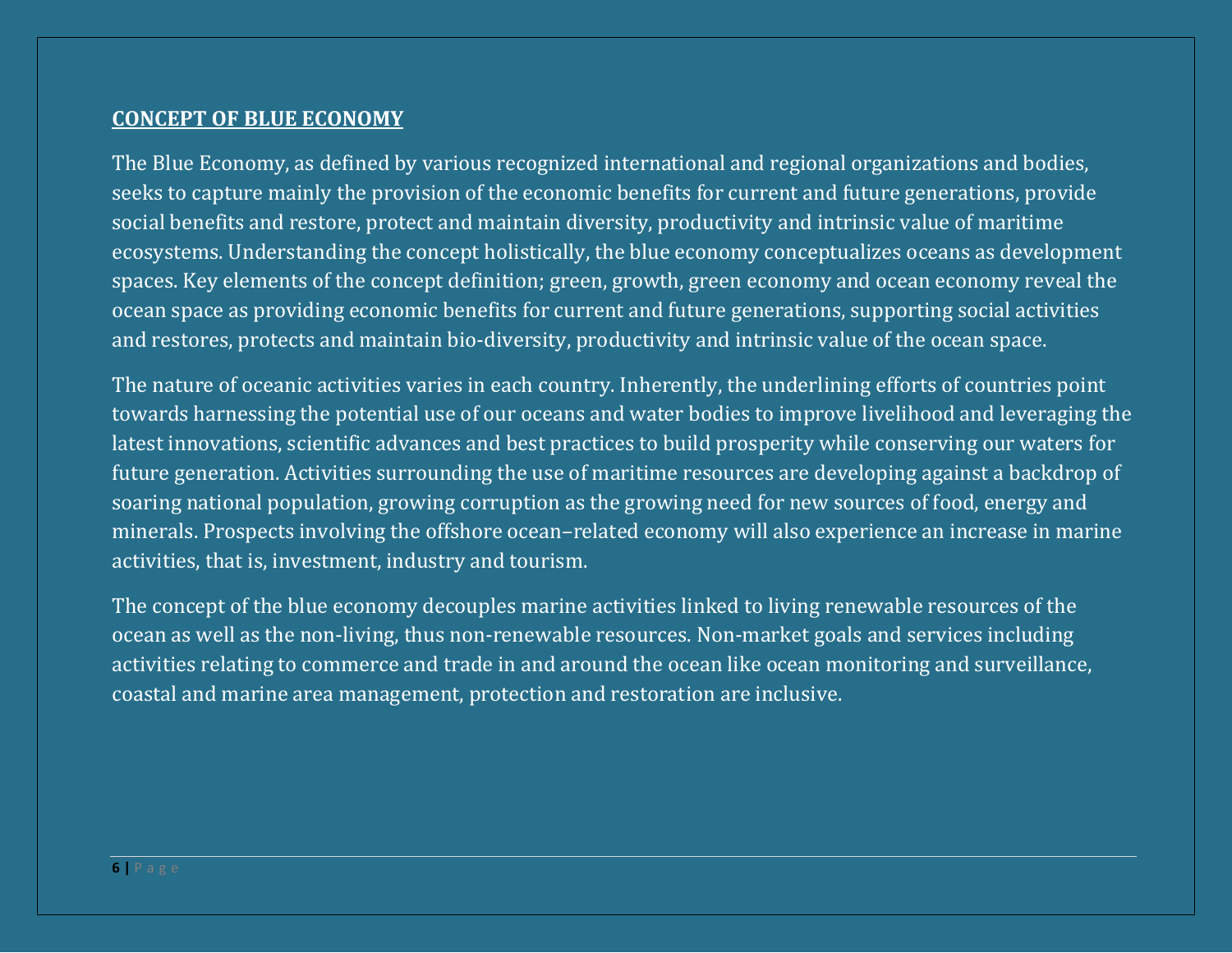The table provides a summary of the sectors in the blue economy and its prospects and challenges.

| <b>Blue Economy</b><br>Sector/Resources                | Prospects<br>of Sector                                                                                                                                          | Challenges of<br>Sector                                                                                                          |
|--------------------------------------------------------|-----------------------------------------------------------------------------------------------------------------------------------------------------------------|----------------------------------------------------------------------------------------------------------------------------------|
| <b>Shipping, Port Management</b><br>and Transportation | Cooperation and communication<br>between shipping, ports and<br>logistics to facilitate trade and<br>foster economic growth and<br>prosperity.                  | Over-reliance on manual<br>application and paper<br>trail resulting in long<br>procedures creating<br>inefficiencies and losses. |
|                                                        | Development of energy efficient<br>technologies, adoption of<br>renewable sources of energy,<br>use of innovative tools in the<br>shipping and maritime sector. | slow uptake of technology<br>in shipping and maritime<br>transport and logistics and<br>lack of standard electronic<br>System.   |
|                                                        | Improved environmental<br>friendliness and efficiency in<br>shipping.                                                                                           |                                                                                                                                  |
| Coastal resilience, Infrastructure<br>and Tourism      | Development of urban and marine<br>spatial planning through an<br>ecosystem-based management.                                                                   | Increased population and the<br>consequential increased urbanization<br>leading to pressure on resources.                        |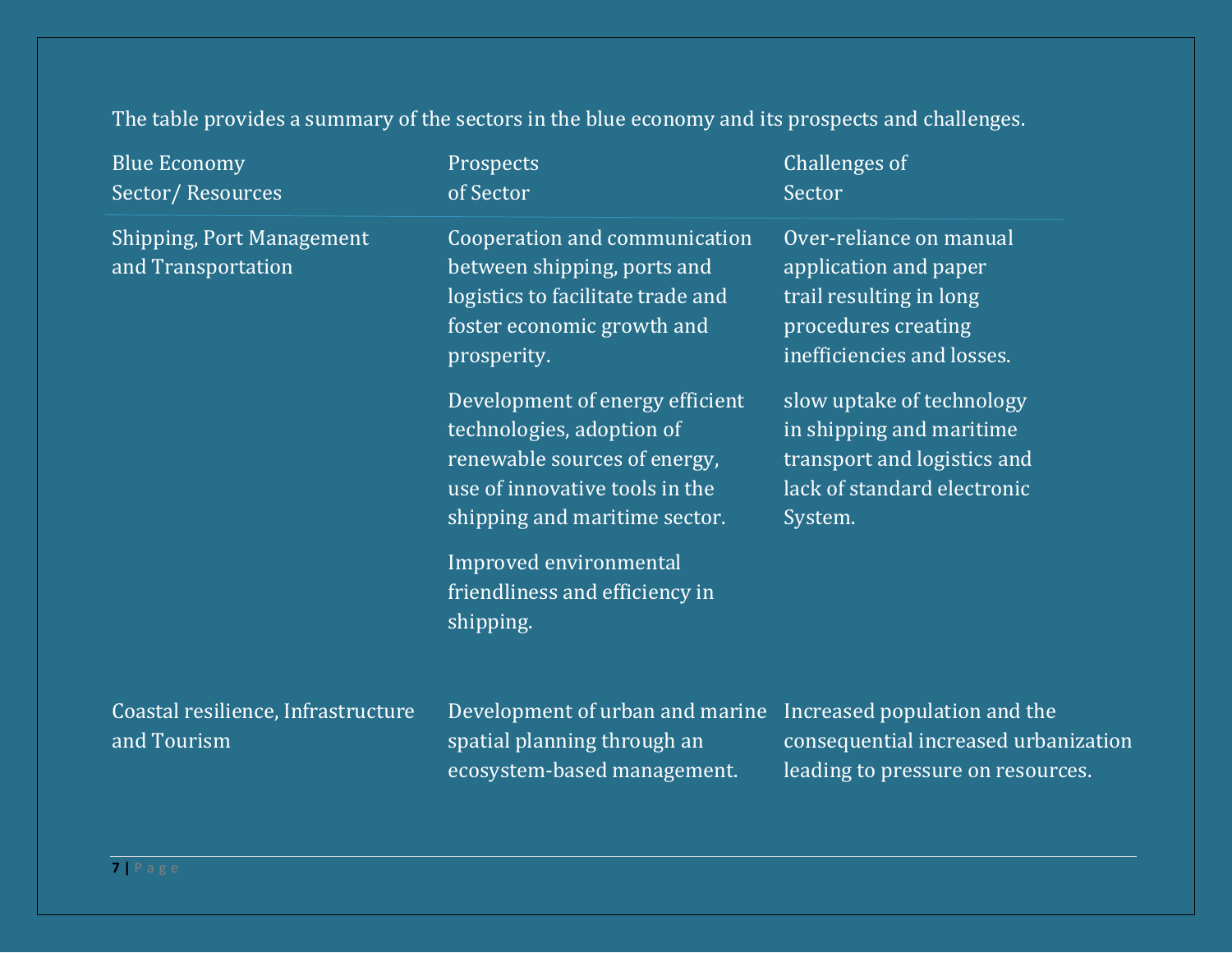diverse fauna and flora. The and resource scarcity.

necessary institutional reforms that will enhance sustainable businesses.

Coastal eco-tourism from rich, Poor urban planning, urban sprawl

Harmonization of existing and Limited early warning systems and new policies and undertaking resilient measures in coastal cities.

> Sand mining, lack of waste management facilities, inappropriate construction.

Conservation and **Exercise Search and Mealth from sustainable Rapidly decreasing fish habitats** sustainable exploitation of fisheries. (Lagoons, estuaries, wetlands, sustainable exploitation of living resources, biotechnology mangroves forests). and bio-prospecting

fish species. causing species migration.

Exploitation of non-traditional Steady rise in ocean temperatures

Conservation of rich biodiversity, Overcapacity of fisheries promoting eco-tourism. The industry.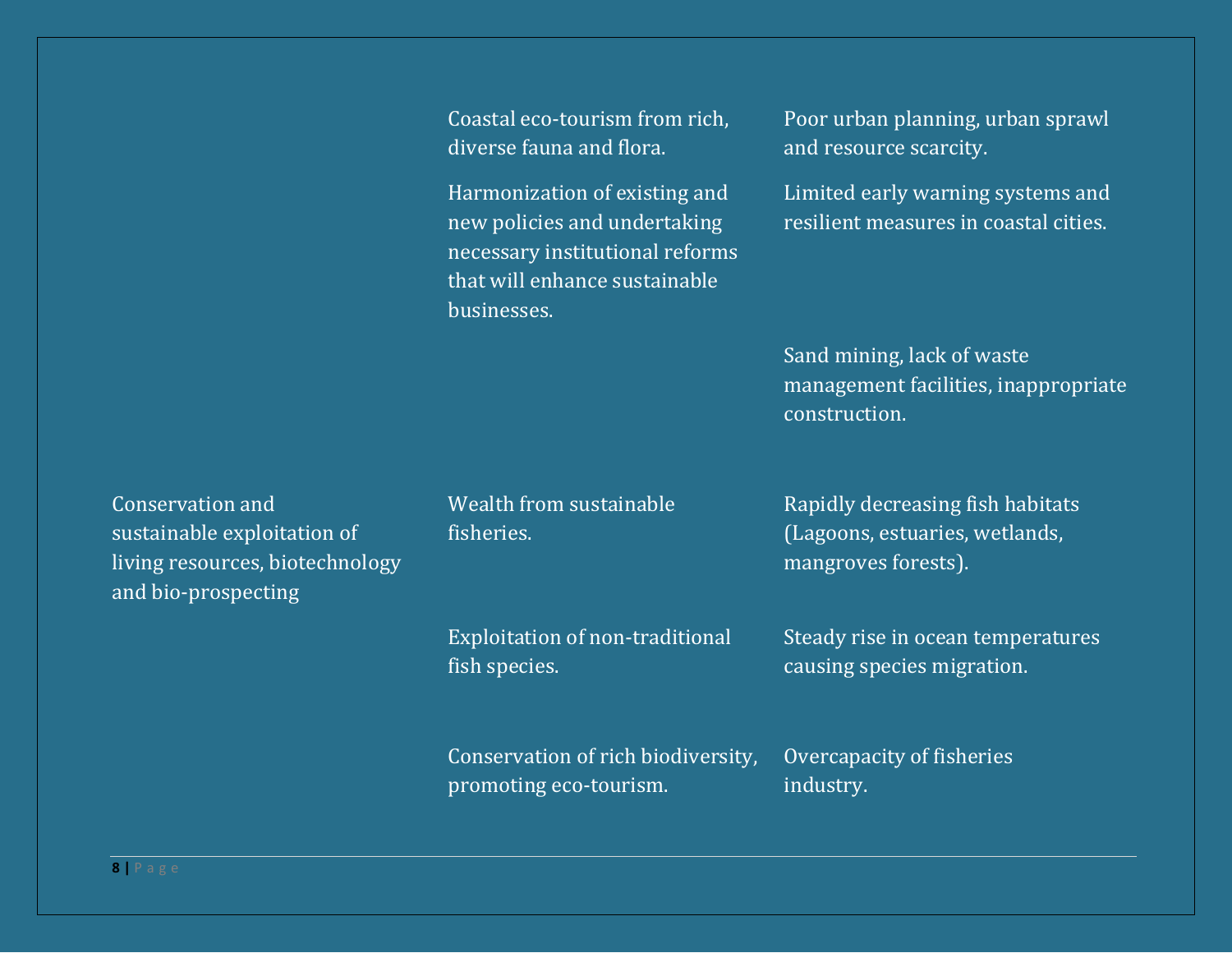Support to pharmaceutical Illegal, unreported and unregulated industry through bio-prospecting (IUU) fishing. and trade.

New technologies and innovations create new businesses and new opportunities for investment around aqua-culture, eco-tourism and waste management solutions.

Partnership and knowledge sharing towards the restoration of degraded system.

and Innovative Industries energy from winds, tides, and technology). waves, biomass sources, salinity and gradients Ocean Thermal Energy Conversion (OTEC)

and hydrocarbon sources.

Energy and Mineral Resources Huge potential for renewable Inadequate capacity (human skills

Potential of mangroves to act as Low financial resource allocations to carbon sinks, bio-prospecting support research and development.

degradation and pollution exameler and can create new businesses and represent the urban environment

Climate action, environmental New technologies and innovations Impacts of climate change on the

**9 |** P a g e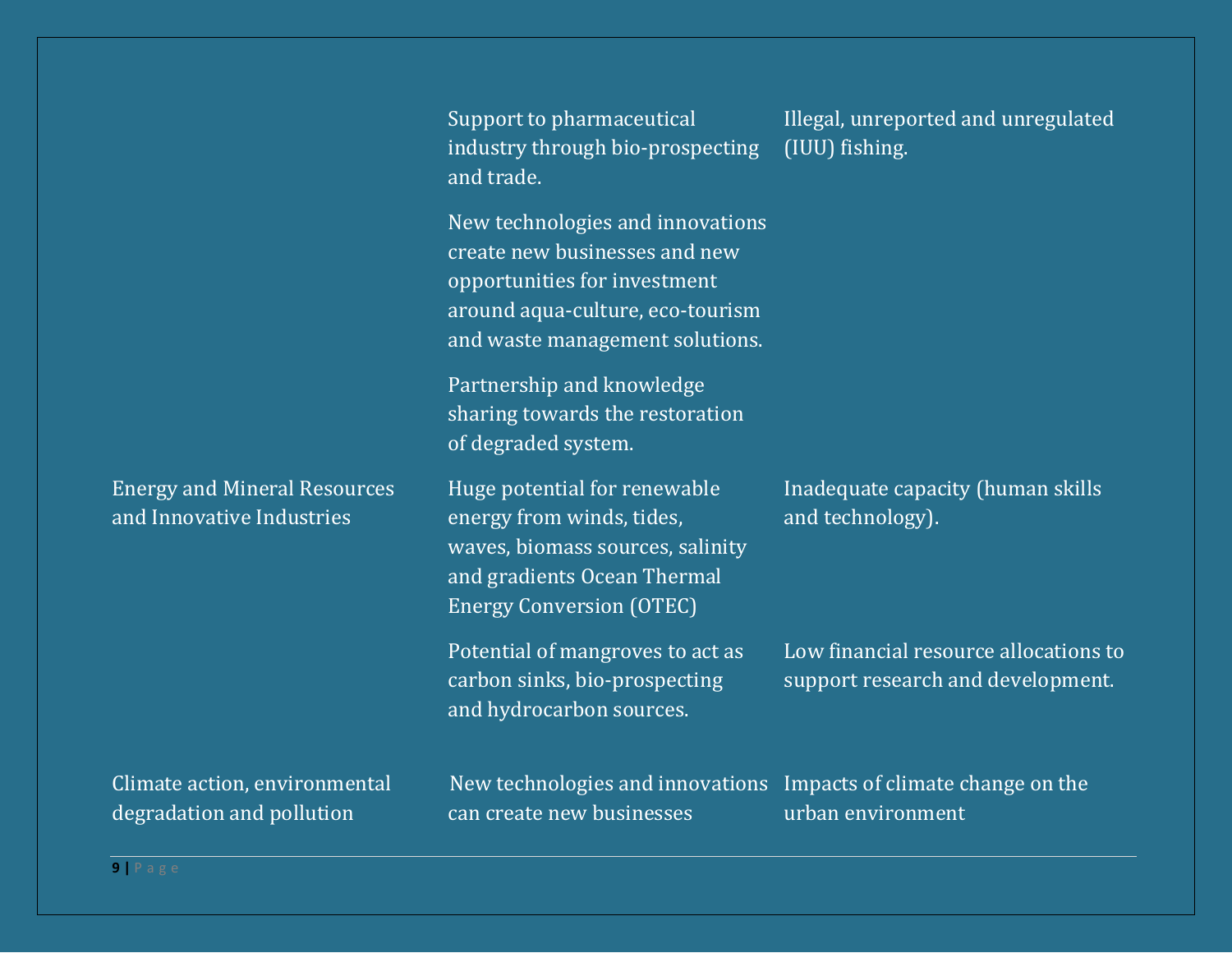and new opportunities for characterized by floods, sea investment around aquaculture, level rise and salinization of eco-systems and waste coastal aquifers. management solutions

sharing towards restoration of impact on food chain and degraded ecosystems. The environment.

Partnerships and knowledge Menace of plastic pollution and

Unsustainable agricultural practices leading to land-based sources of pollution of algal.

Poor waste management.

illicit goods, terrorism, etc.

overlapping or uncoordinated institutional mandates.

Maritime Safety and National, regional and international Wide range of maritime security mechanisms for sharing knowledge and security threats including best practices including capacity piracy, IUU fishing, smuggling building in addressing maritime threats. of people, arms trafficking of

> Private sector involvement through Inadequate collaboration of joint asset ownership and investing stakeholders in maritime in security systems. Sector, compounded by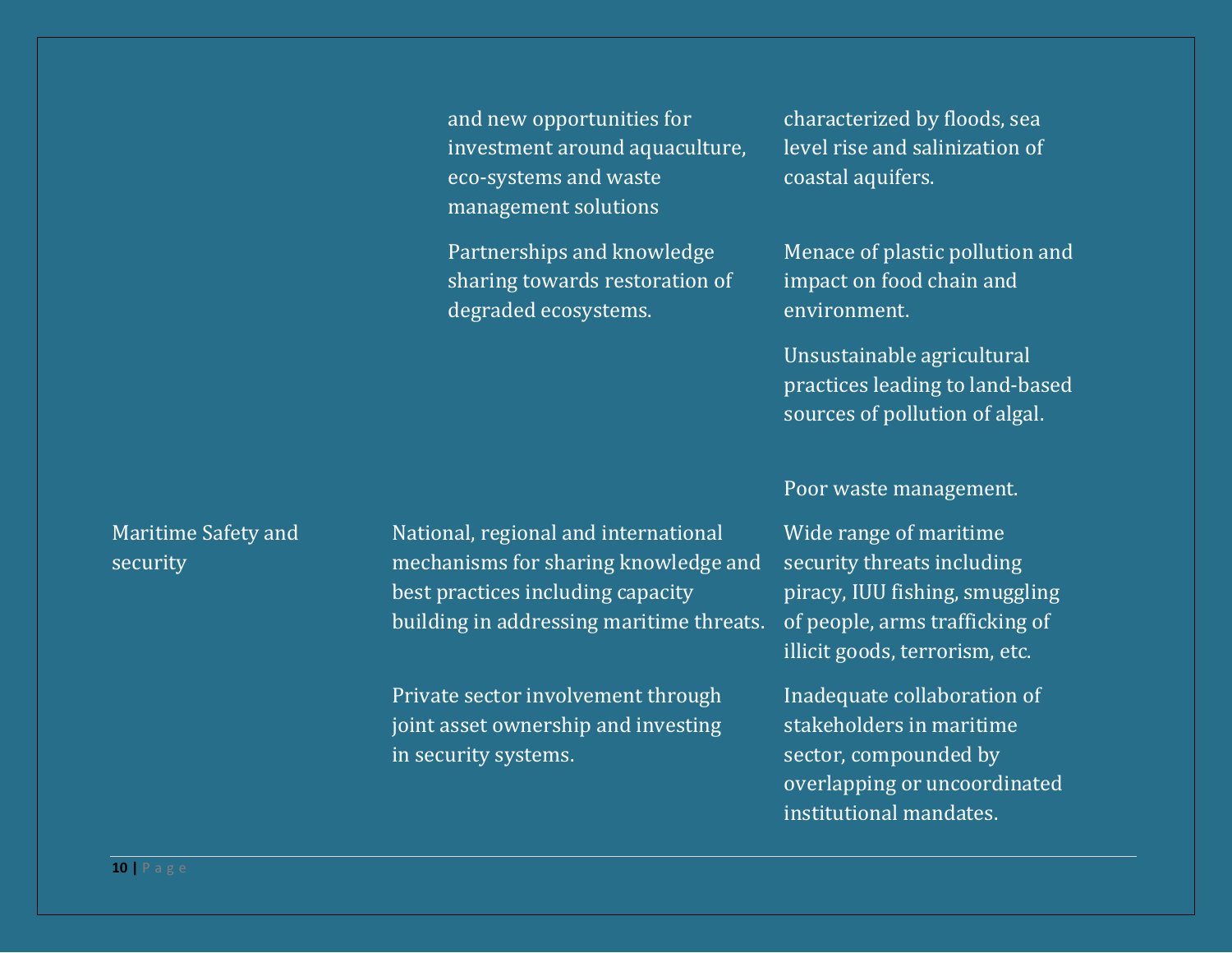|                                                     | Development of new technologies<br>in maritime space management.                                                                                                                      | Lack/weak enforcement<br>capacities.                                                                     |
|-----------------------------------------------------|---------------------------------------------------------------------------------------------------------------------------------------------------------------------------------------|----------------------------------------------------------------------------------------------------------|
|                                                     | Benefits in collaborating in<br>regional or International space.                                                                                                                      | Increased innovation and<br>sophistication of crimes<br>committed at sea.                                |
|                                                     |                                                                                                                                                                                       | Limited funding for the acquisition of<br>necessary infrastructure, assets and<br>equipment.             |
| Research and Development,<br>Capacity strengthening | Partnerships for science and research<br>among stakeholders.                                                                                                                          | Lack of coordinated approach<br>in planning and<br>implementation of maritime<br>development activities. |
|                                                     | Opportunities for education, capacity<br>development, training collaboration<br>and partnership inclusive of all<br>stakeholders in the implementation<br>of the blue economy agenda. | Outmoded curricula and<br>training styles.                                                               |
|                                                     | Bottom up approaches in<br>mainstreaming communities'<br>involvement.                                                                                                                 | Limited sharing of data,<br>information and intelligence<br>and other outcomes of<br>research processes. |

**11 |** P a g e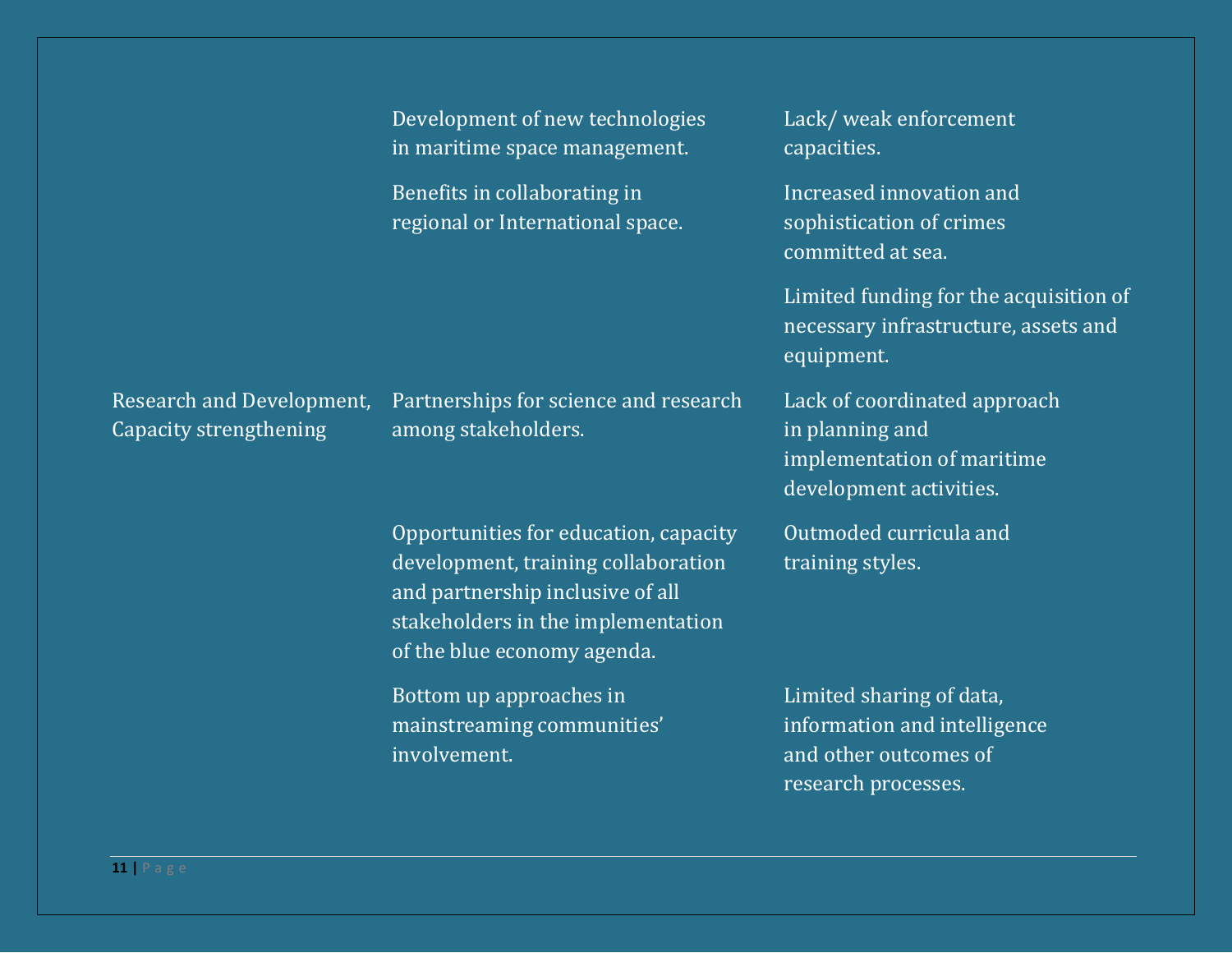# **INITIATIVES THAT SUPPORT THE BLUE ECONOMY IN GHANA (GMES AND SGI)**

Since the advocacy for the Blue Economy began, various initiatives have been rolled out globally to support the action for sustainable use of the ocean space. Notably in Ghana, the Global Monitoring for Environment and Security in Africa (GMES) and the Security Governance Initiative (SGI) are one of the many that have some components linked to the Blue Economy concept.

# ✓ **Global Monitoring For Environment And Security In Africa**

GMES, an initiative of the European Union and the Europe Space Agency ESA, has been developed to provide, sustainable, reliable and timely services related to environmental and security issues in order to support the needs of users and public policymakers. Its overall objective is to promote more sustainable management of natural resources by improving decision making processes through provision of additional relevant information with specific objectives to improve capacity of African policymakers and planners to design, implement and monitor national, regional and continental policies and to promote sustainable management of natural resources through the use of EO data and the derived information.

Activities of the initiative that captures the Blue Economy concept is the marine and coastal environment services where existing marine services are consolidated and extended to other regions in Africa, consequently, adopting awareness and raising strategies and practices in the development and provision of GMES and Africa services.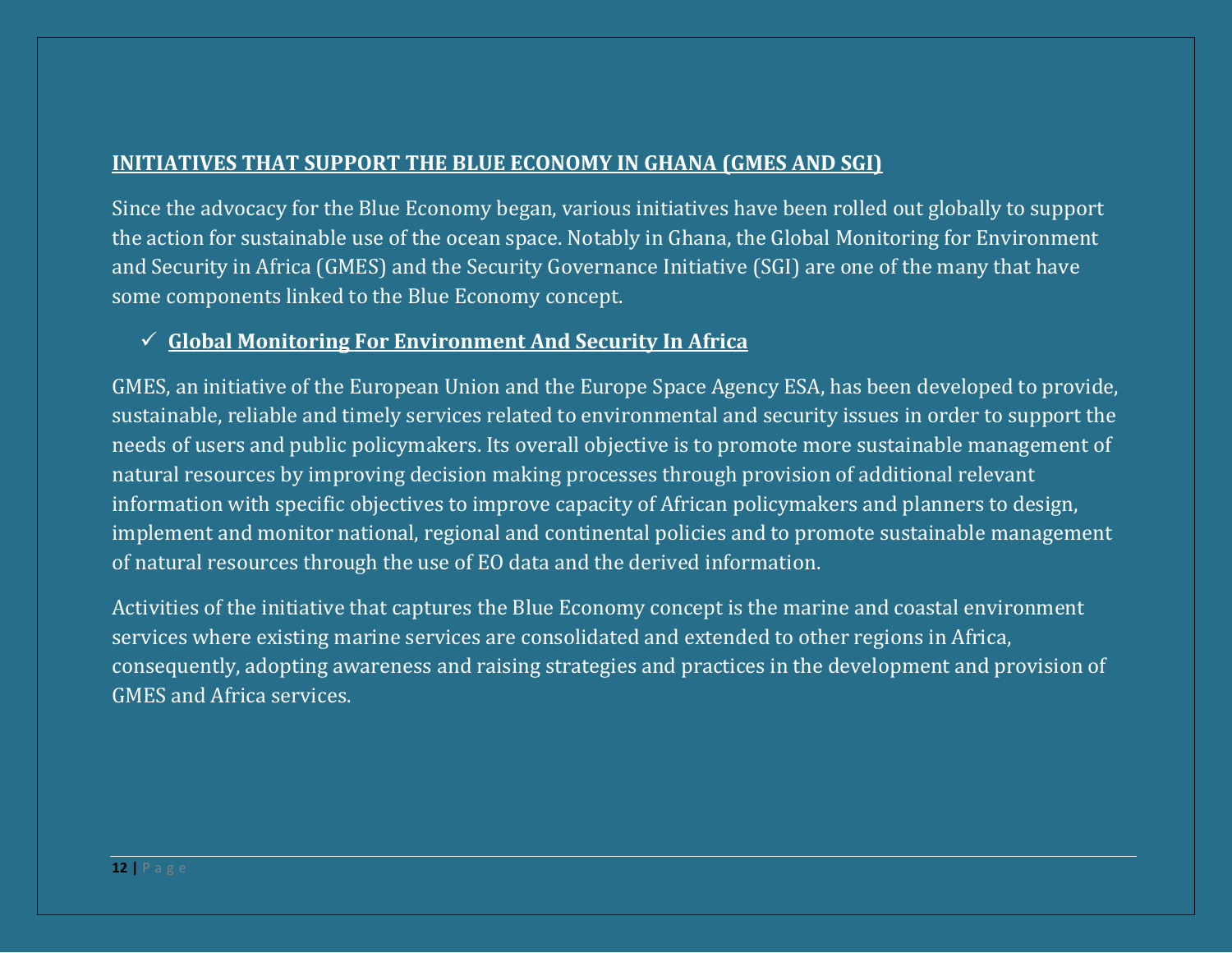

#### FIG 1: GMES AND AFRICA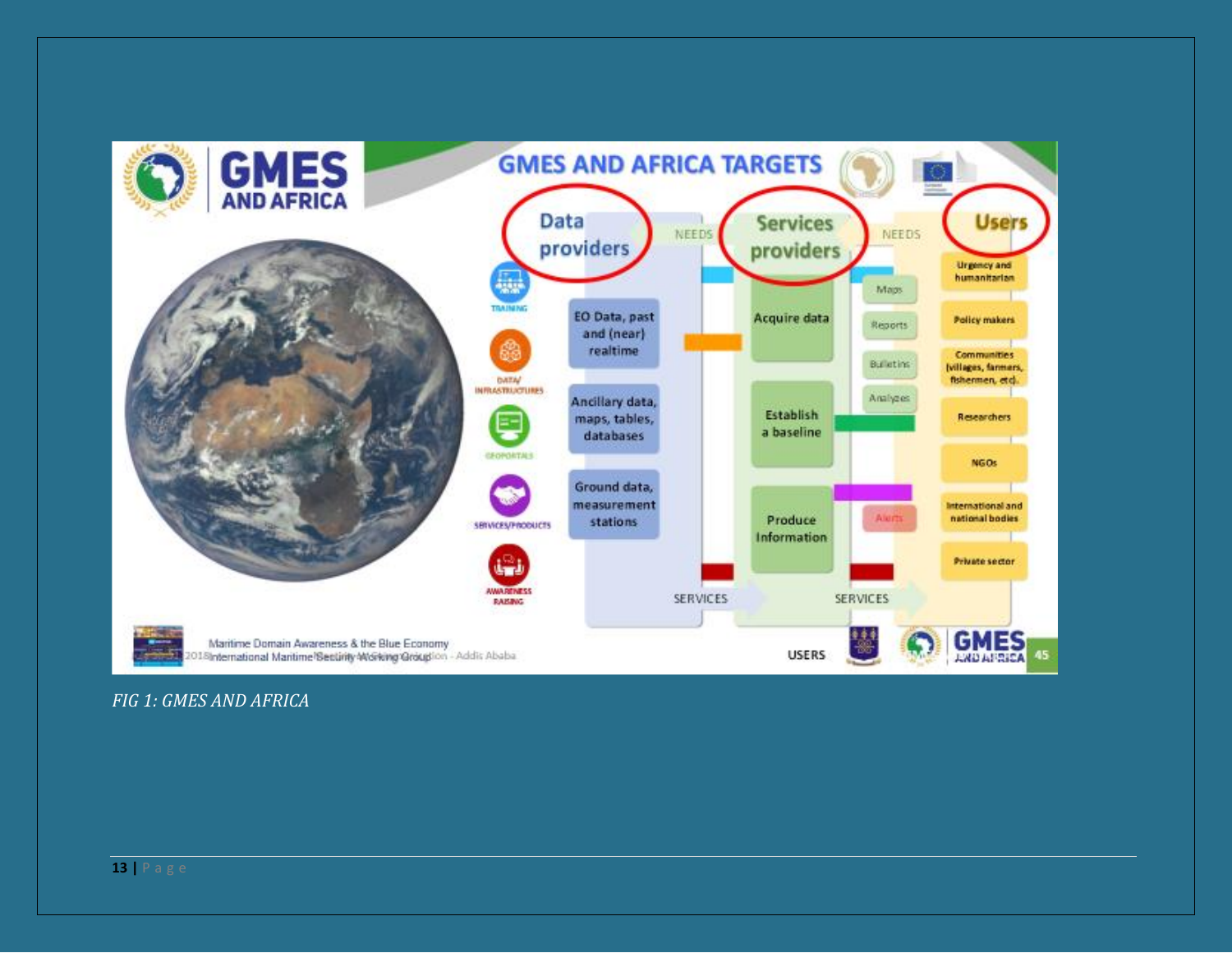# ✓ **Security Governance Initiative**

The Security Governance Initiative is a partnership between the Government of Ghana and the United States aimed at improving the effectiveness of Ghana's security sector. Under the SGI, in 2016 Ghana and the United States signed a joint Country Action Plan which identified three priority areas of the partnership; Maritime security, border security and cyber-security. A fourth cross-cutting theme, administration of Justice, provides holistic coverage on the range of issues that impact these sectors. The maritime component of the SGI which is maritime security concentrates on some aspect of the Blue Economy where it's seeking to develop a national Integrated Maritime Security Strategy.

The team is made up of inter-ministerial and stakeholders in the maritime domain, led by the Ghana Maritime Authority and coordinated by the National Security.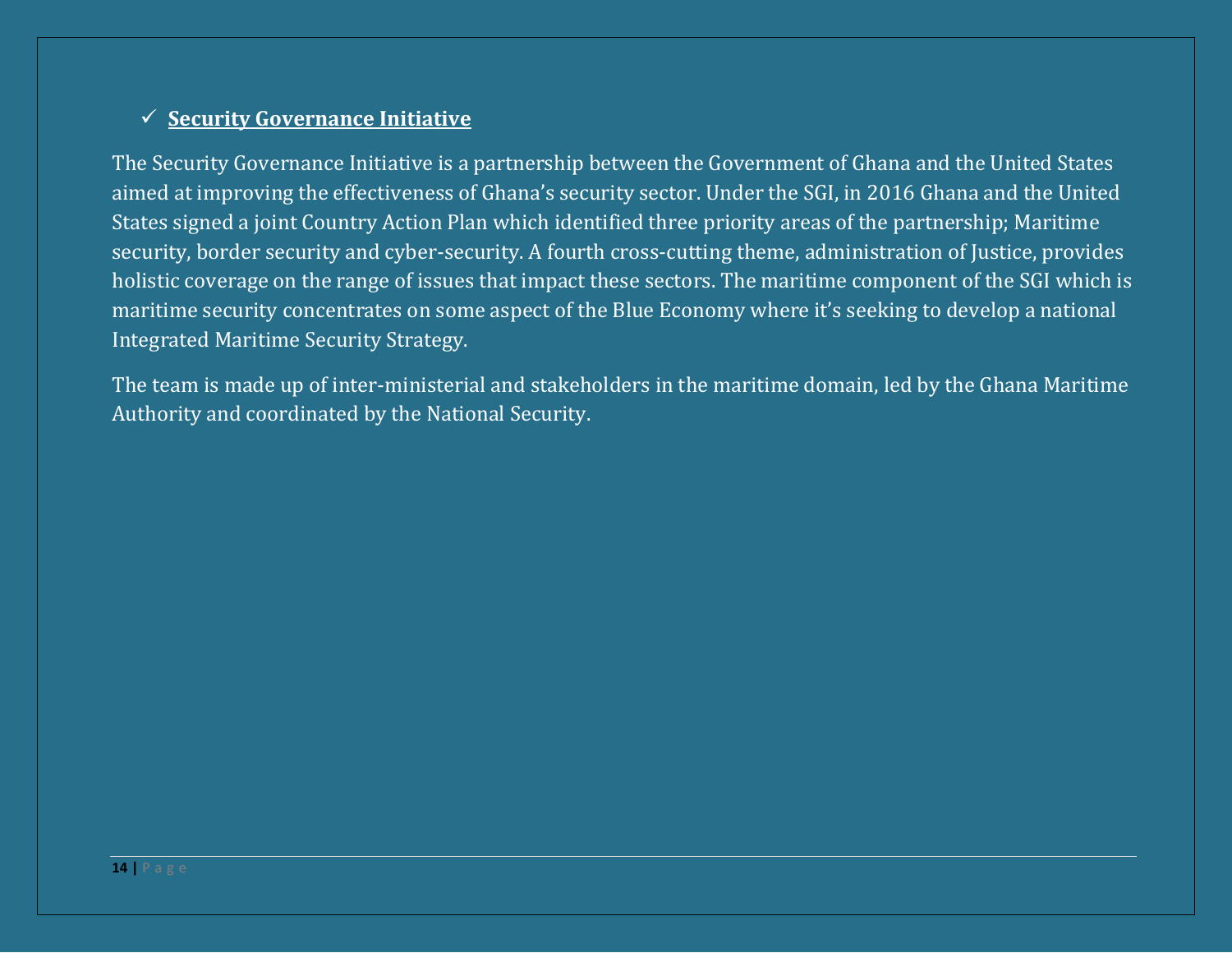# **SCENARIOS AND CASE STUDIES**



*FIG 2: Heap of refuse at Ankobrah beach*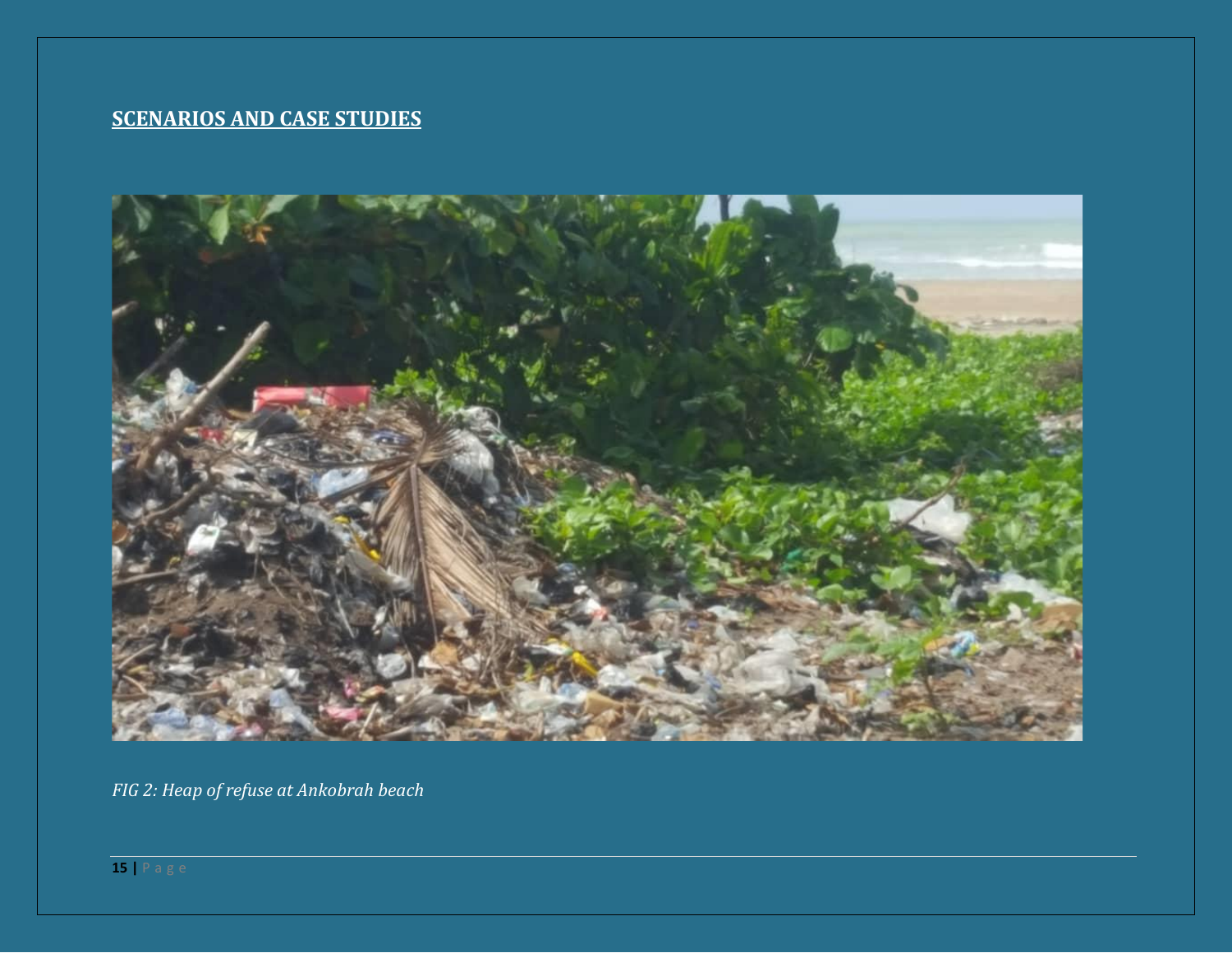

FIG 3: River Ankobrah Estuary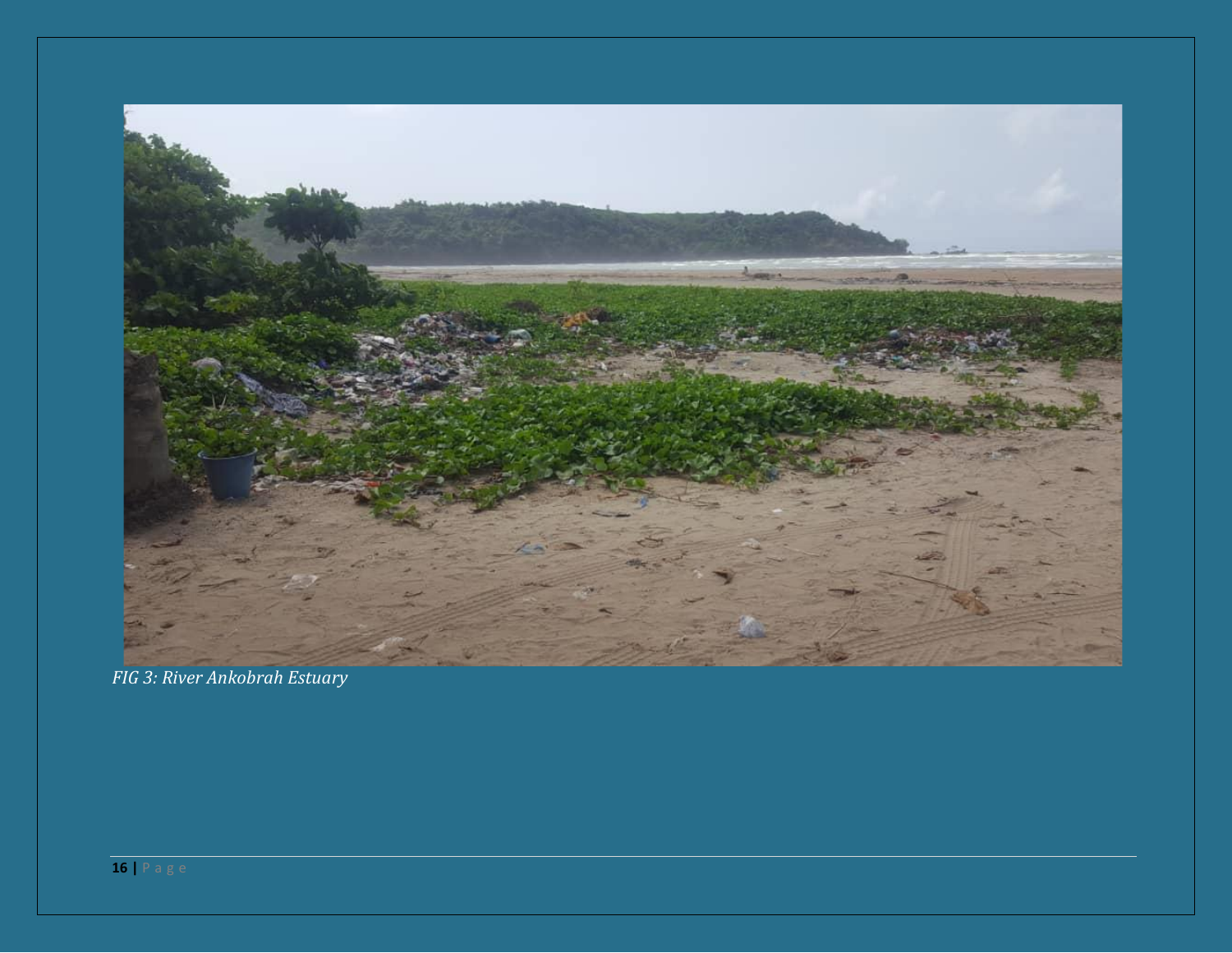![](_page_16_Picture_0.jpeg)

FIG 4: River Ankobrah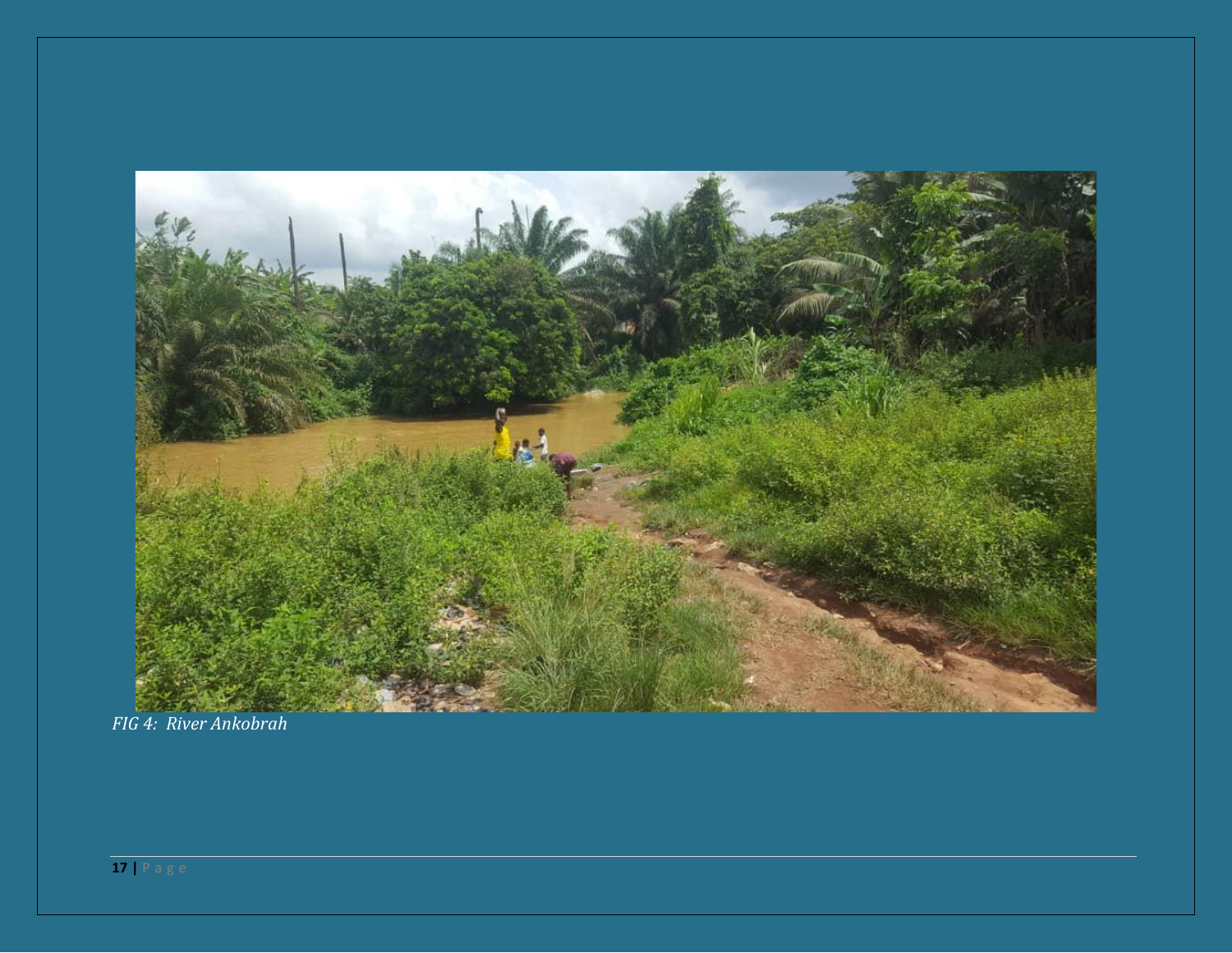![](_page_17_Picture_0.jpeg)

FIG 5: River Pra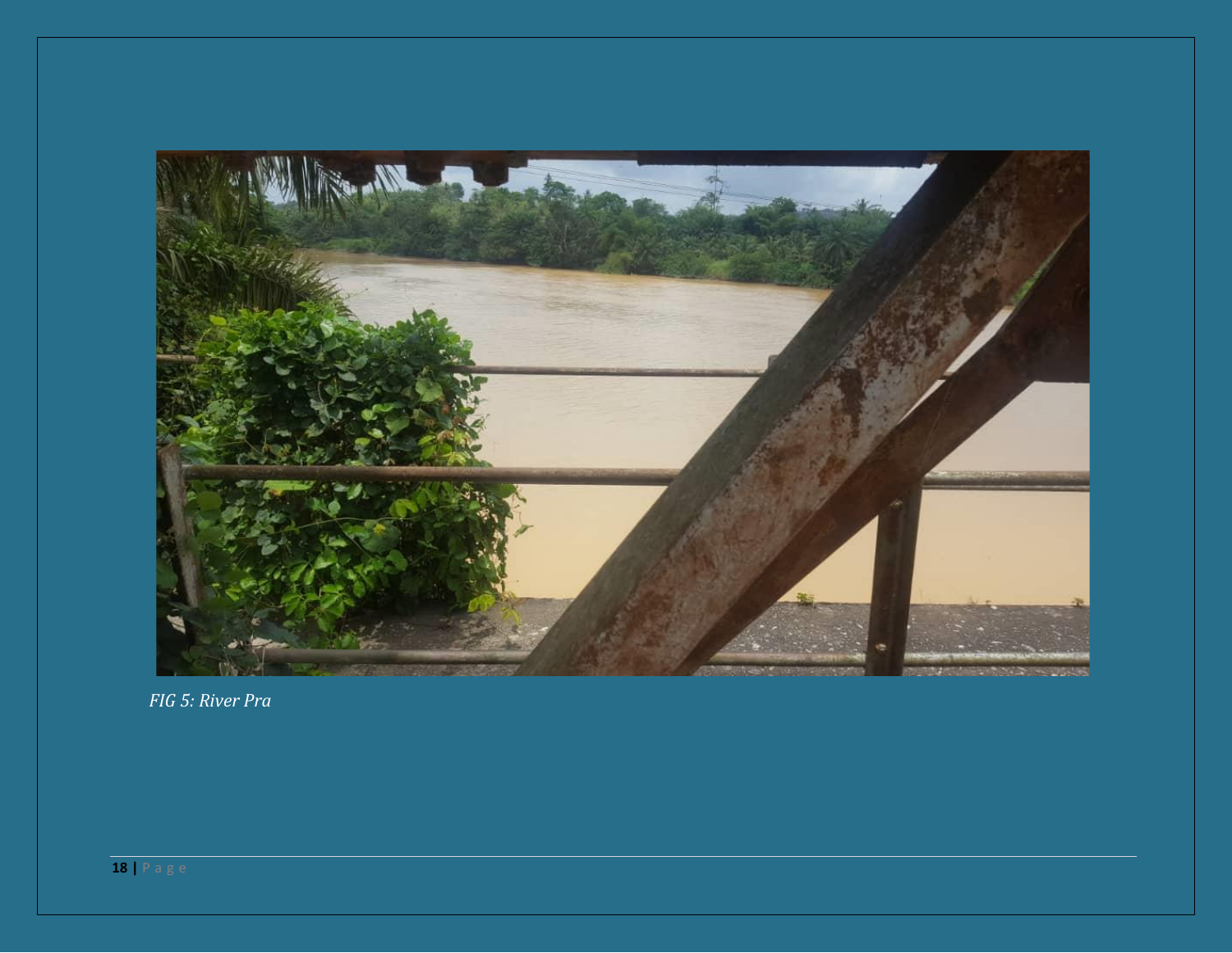![](_page_18_Picture_0.jpeg)

*Sakumono Lagoon*

The cases of water bodies sited in the figures above explains the destructive nature of illegal/ uncontrolled human activities to our water bodies and also the safety, security and environmental concerns that arise as a result of unauthoritative exploitation of our resources at sea.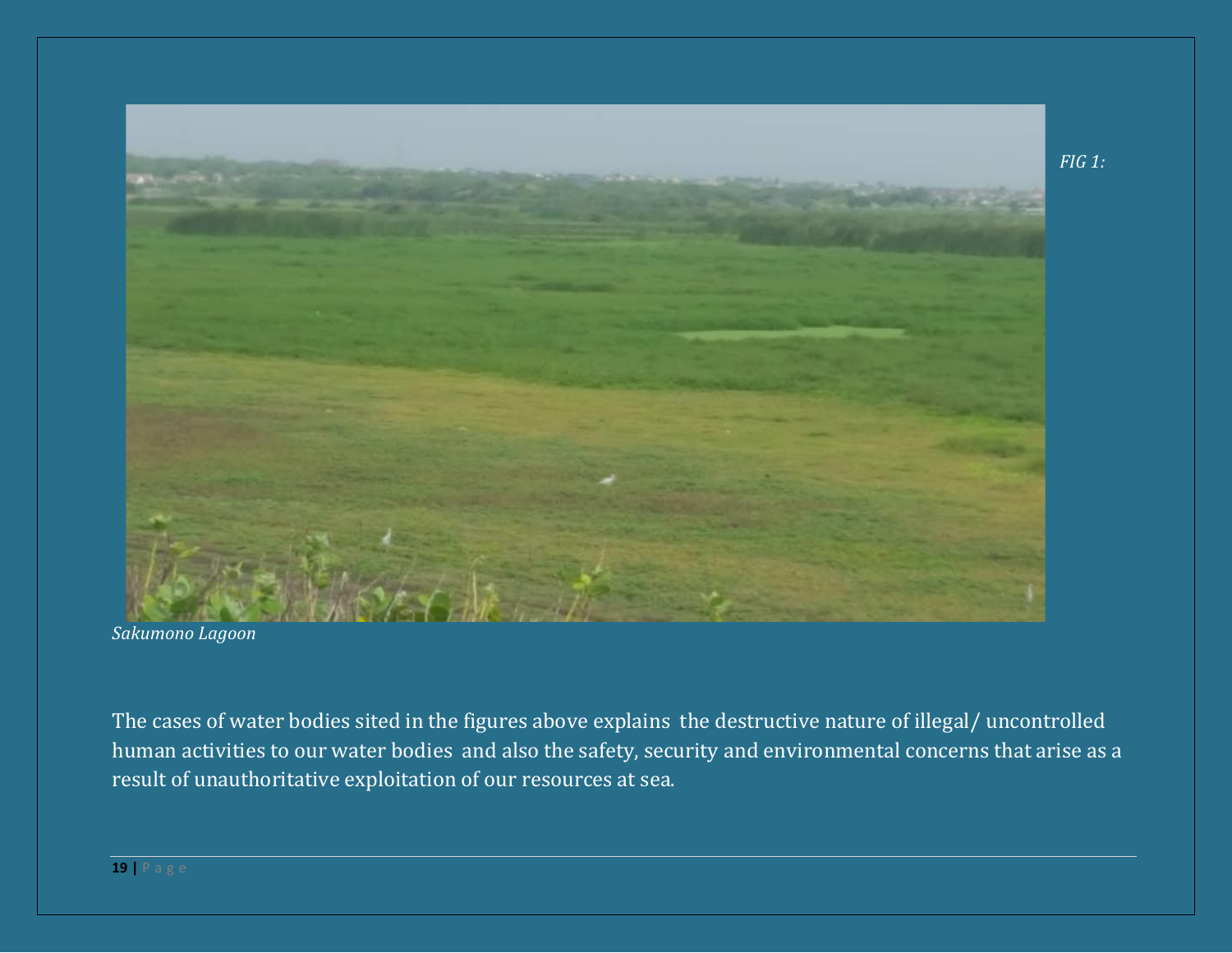# **THE MARITIME DOMAIN AWARENESS FOR TRADE – GULF OF GUINEA**

The Maritime Domain Awareness for Trade – GoG, receives reports, share important updates and provides guidance on vessel operations, patterns and security risks with the Gulf of Guinea community. All vessels are therefore encouraged to report to the MDAT – GoG using the existing formats which are revised in the new edition of the UK Maritime Security Chart Q6114 and FR SHOM Carte de Securite Maritime CS8801.

The center recently published their monthly report on 02/2019 showing the various incidents that occurred with vessel attacks and theft being the highest, both occurring 4 times. There were however three incidents of hijacking, one robbery incident, one suspicious approach incident and no boarding incident as well as no sighting of irregular activities. Clearly, issues of piracy are not frequent. However, monitoring and surveillance still needs to be effectively controlled to ensure smooth operations in the Gulf of Guinea Region.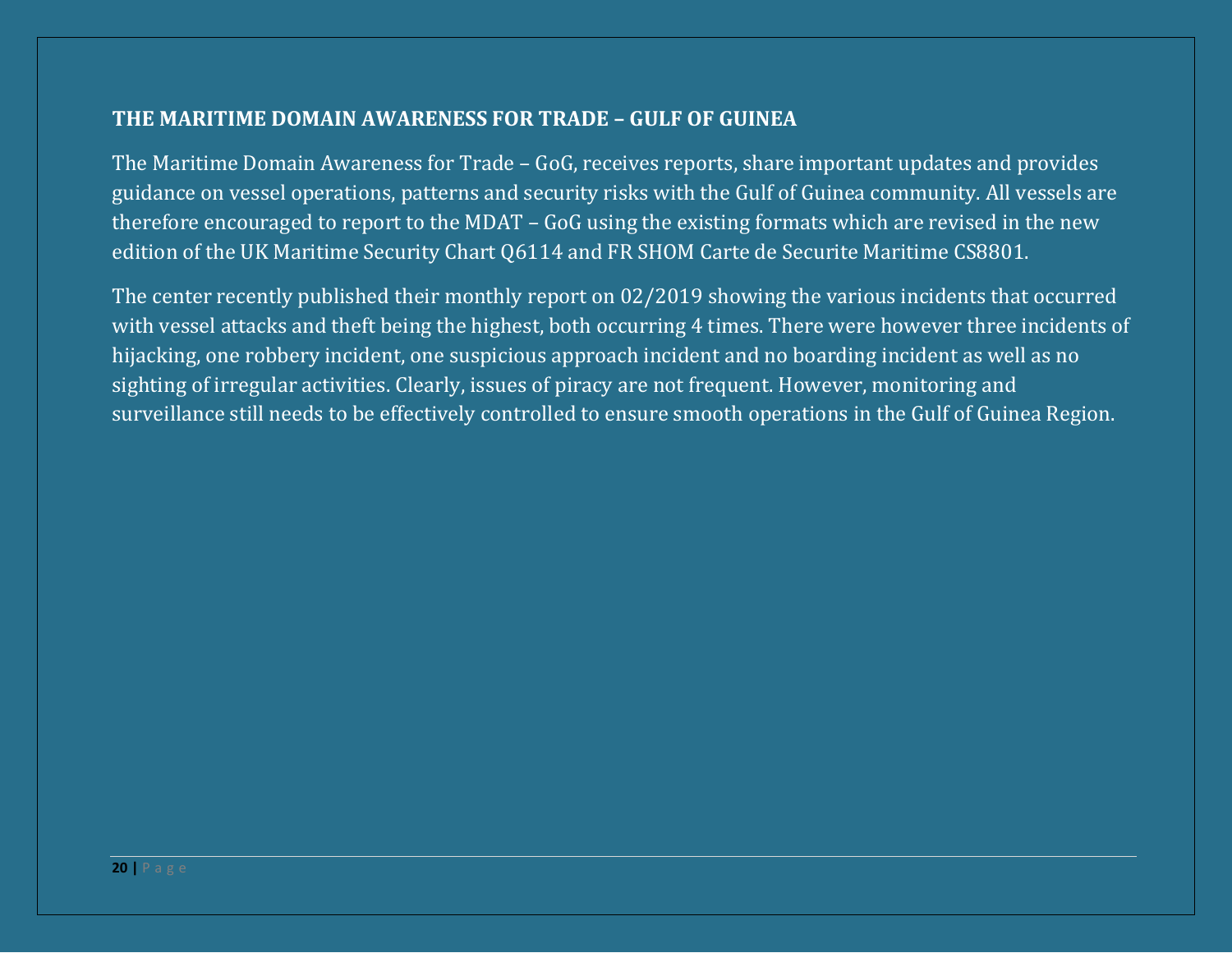# **KEY MESSAGES FOR FUTURE ACTION IN GHANA**

- $\checkmark$  Ocean Management / Governance
	- Weak management practice and the inability to enforce maritime laws affecting resources and ecosystems.
	- Availability of fisheries law but lack of proper implementation.
	- The contribution of human activities to the dwindling of Ghana's fish stock.
	- Registered trawlers not beneficially owned by Ghanaians.
	- Issue of self-funding.
	- Illegal bunkering of Ghanaian waters where canoes now supply fuels to tankers on land from sea partly because there is no fish to catch.
	- Cases of negotiated settlement between Intelligence Agencies and illegal foreign fishermen
	- Illegal or unstructured activities of humans to our natural resources.
- $\checkmark$  Human Capacity Building
	- Investment in human capacity for development in innovative blue economy sectors.
	- Projects on education with coastal communities.
	- Sector collaborations.
	- Inter-stakeholder group programs.
	- Inter-sector simulation exercises to see solutions to irregularities in the maritime domain.
	- Lack of integrated sectors/ sectorial independence.
	- Blue economy concept embracing all sectors in the maritime domain establishing a national policy or program.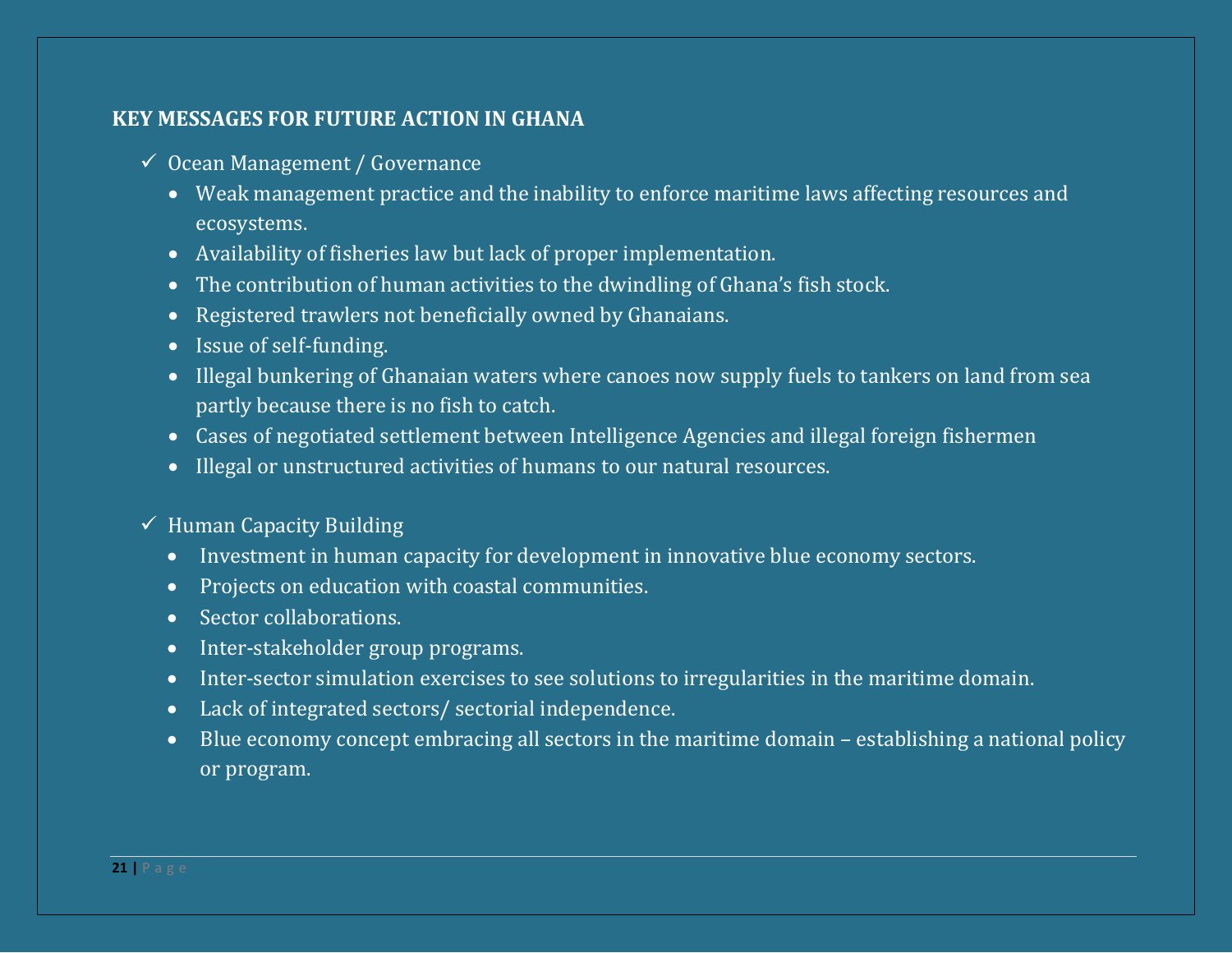- $\checkmark$  Policies and Programs
	- The availability of integrated Maritime Strategy.
	- Regional and International programs (SGI, GMES).
	- Availability of licensing regime for fishing boats.
	- National policy on the blue economy for Ghana.
	- Projects on education with GMES.
	- Issue of over dependence on external programs, initiatives and funds.

# $\checkmark$  Innovations

• New technologies to counter maritime domain irregularities.

## **RECOMMENDATION**

- $\checkmark$  Sector ministers should be invited to participate in meetings.
- $\checkmark$  Lobby groups should be formed to influence action in the maritime environment.

# **CONCLUSION**

Ghana's maritime domain is essential for its socio-economic development of which the Blue Economy concept poses to provide. However, some number of challenges prevent the realization of these benefits, but with overcoming the challenges, then the prospects become a reality.

If Ghana is able to achieve this, then it stands to reap the benefits that the ocean space provides.